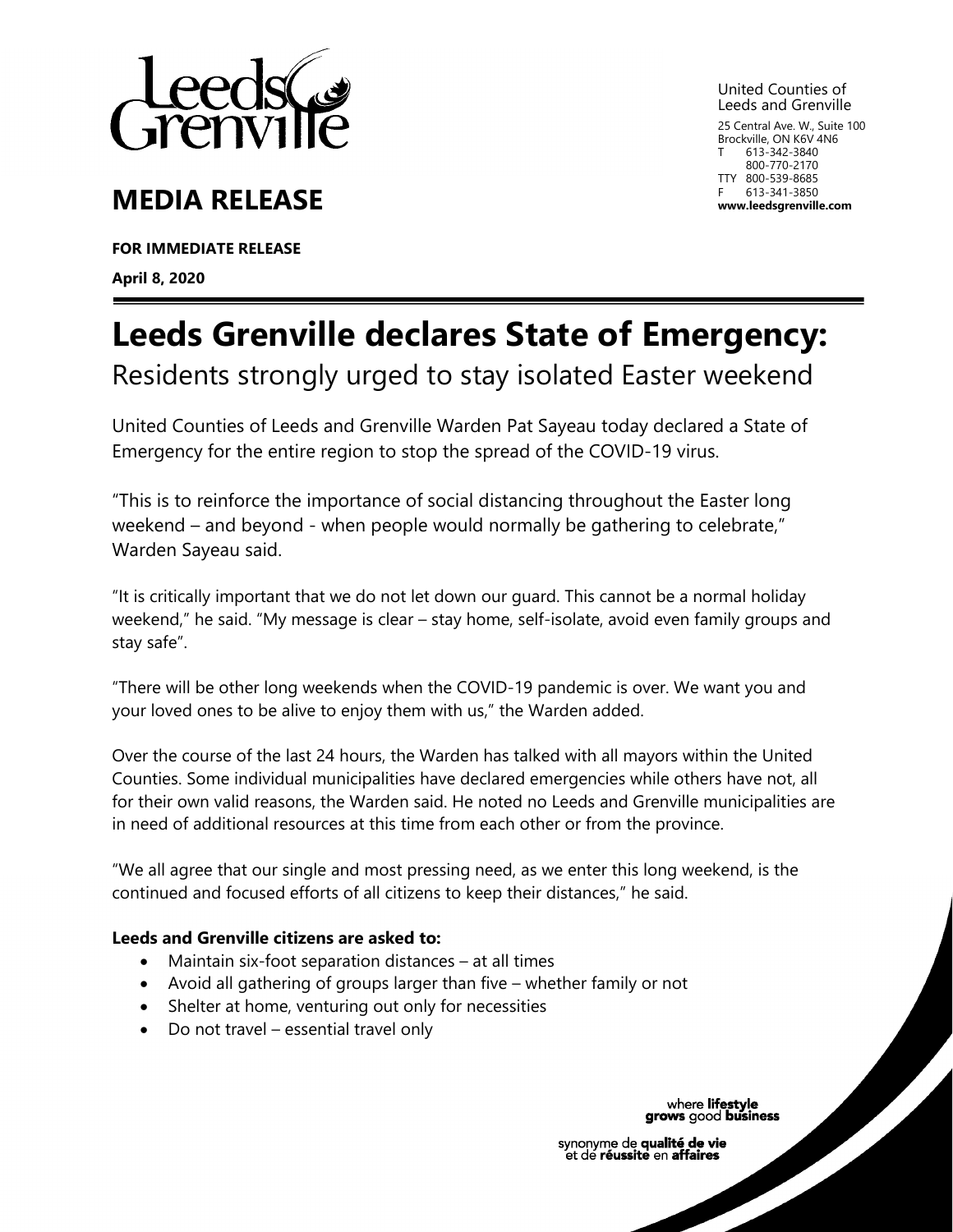

#### **April 8, 2020**

"As a sign in one of our local stores states: "Unless your intended purchase is a real necessity, please do not enter our store," the Warden said.

He further stressed all boat ramps and marinas are closed throughout the United Counties in compliance with a provincial order. The result is seasonal residents and visitors will have no access to this area's lakes and summer cottages.

Today's State of Emergency Declaration ensures Leeds Grenville has the flexibility and is agile to respond to ongoing and new operational issues.

### **Counties rolling out new provincial programming:**

- Operating two emergency daycare centres and, if demand persists, Counties' staff may look at the possibility of opening another centre, subject to provincial approvals.
- Rolling out \$1.5-million in social services emergency relief funds for vulnerable members of the population through assistance to individuals and front-line agencies.
- Working with the Leeds, Grenville and Lanark District Health Unit and assessment centre with a community paramedic program.

## **Critical care services maintained during the outbreak:**

- The Counties' long-term care home in Athens, Maple View Lodge, has an influenza outbreak. There are new testing protocols for all long-term care facilities in Ontario, along with many precautions and infection control currently in place to prevent the spread of COVID-19
- Protection of healthcare workers and other front-line workers. Monitoring to ensure the Counties' Paramedic Service and Maple View Lodge workers have the proper and sufficient Personal Protective Equipment.

Counties CAO Andy Brown said Leeds Grenville is working with community organizations and agencies. If volunteers are needed to assist, the Declaration ensures WSIB coverage for those valuable volunteers.

The Municipal Emergency Control Group is scheduled to meet again next Tuesday, April 14, or sooner if required.

Visit the [Counties' webpage](https://www.leedsgrenville.com/en/services/covid19.aspx) to learn more about continuation of Counties services. Subscribe to a [Special COVID-19 Business Support webpage.](https://invest.leedsgrenville.com/en/contacts-news-events/covid-19.aspx)